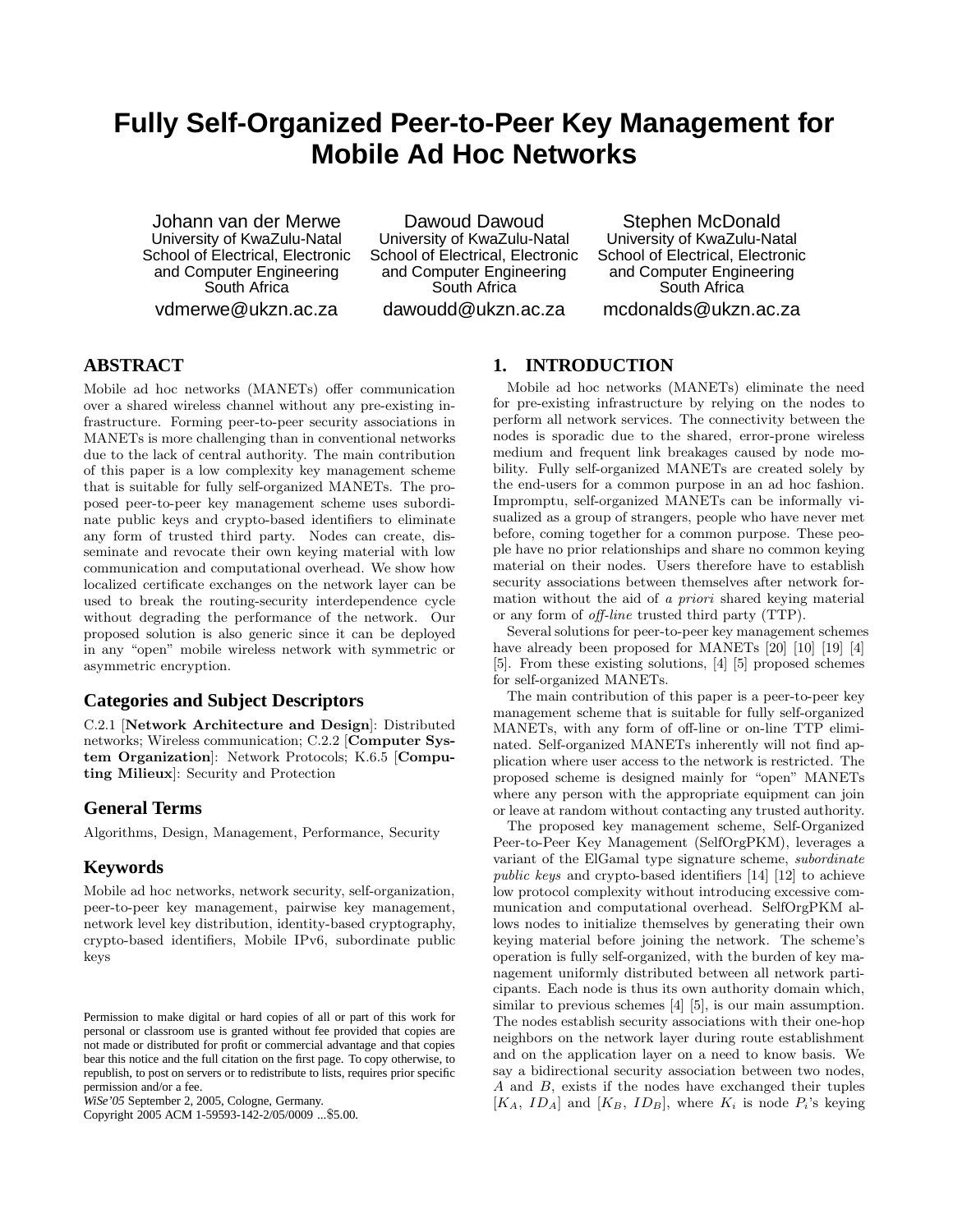material (symmetric or asymmetric keys) and  $ID_i$  a unique network identifier/address. Note that  $K_i$  and  $ID_i$  have to be authentically bound, with the binding between the keying material and node identifier/address publicly verifiable. As with most "open" networks it is left to the user controlled applications to further bind the tuple  $[K_i, ID_i]$  to a unique user name.

Subordinate public keys are defined here as public keys that are derived from a user's self-generated primary or base public/private key pair. We impose the following properties on subordinate public keys:

1) A valid subordinate public key can only be generated if the entity knows the base private key.

2) The user can self-generate a renewed subordinate public key as frequently as needed.

3) The subordinate private key must be statistically independent of the base private key and other renewed subordinate private keys, i.e. a compromised subordinate private key does not reveal any information about the user's base private key or any future renewed subordinate private keys.

4) There must exist a binding between the user's base public key and subordinate public key that supports nonrepudiation.

The paper is organized as follows: in Section-2 the related work is briefly surveyed. Section-3 presents a variant on the generalized ElGamal type signatures as a strong cryptographic building block for the proposed subordinate public key generation scheme. Section-4 introduces a new subordinate public key generation scheme. In Section-5 the new peer-to-peer key management scheme, SelfOrgPKM, for selforganized MANETs is proposed. Section-6 discusses the security, performance and features of the proposed peer-topeer key management scheme. Some conclusions are provided in Section-7.

## **2. RELATED WORK**

The majority of existing schemes, for example [20] [10] [19], are based on variations of a distributed certificate authority  $(DCA)$  that is held responsible for vouching for the authenticity of keying material. An off-line TTP is used to initialize the DCA nodes. The collection of DCA nodes, on the other hand, can be seen as a distributed on-line TTP. In contrast to conventional networks, the certificate authority has to be distributed to avoid a single point of attack [20].

Capkun et al. [4] present a self-organized public key management scheme based on Pretty Good Privacy (PGP) [21]. Similar to PGP, each node disseminates its own certificates and keeps a certificate repository comprising of the certificates of nodes in its local neighborhood. Users share their certificate repositories and mutually authenticate each other's certificate by finding a certificate chain linking their certificates.

Montenegro et al. [12] and Bobba et al. [3] use cryptobased-identifiers to bind node identifiers to public keys. The notion of using partial hashes of a mobile node's public key to form its network address originated with O'Shea et al [14] as an authentication protocol to protect Mobile IPv6 from address falsification. The crypto-based addresses are used in [3] to protect the basic exchanges between nodes and to bootstrap the routing security mechanism, effectively breaking the routing-security interdependency cycle and solving the address ownership problem.

Lately in [5], Capkun et al. have proposed a peer-to-

peer key management scheme that relies on user mobility to bring nodes within each other's transmission range which allows them to exchange their certificates without relying on a secure routing infrastructure. The fully self-organized version of the scheme requires nodes to use a secure side channel between the users' personal devices to authenticate each other and to set up shared session keys. The secret side channel can be a short range connectivity system such as infrared or a physical wire [5].

The impact of these protocols on the development of the proposed key management scheme, SelfOrgPKM, is considered in Section-6.

# **3. MODIFIED ELGAMAL SIGNATURE SCHEME**

In this section a modified ElGamal type signature scheme is presented, developed from the generalized ElGamal signature introduced by Horster et al. [8]. The presented ElGamal variant will be used as a strong cryptographic building block for the proposed subordinate public key generation scheme in Section-4.

#### **3.1 System parameter setup**

The following system parameters are generated as usual:

- $p, q$  two large primes, such that  $q | (p-1)$ .
- g generator of the cyclic subgroup of order q in  $(Z)_p^*$ .
- $H(\cdot)$  collision free one-way hash function.
- $x_P$  private key of user  $P$ .
- $y_P$  public key of user P, where  $y_P = g^{x_P} \mod p$ .

#### **3.2 Signature generation**

User P selects a random number  $k \in [1, q-1]$  and computes a public commitment r as:  $r = g^k \mod p$ .

User  $P$  signs an arbitrary message  $m$  by solving the following congruence:

$$
s \equiv x_P + [H(m \parallel r)]k \mod q \tag{1}
$$

The set  $(s, r)$  is the signature of user P on message m.

#### **3.3 Signature verification**

Any outsider can use user  $P$ 's public key  $y_P$  to verify the validity of the signature  $(s, r)$  for a message m by checking whether the following equation holds:

$$
g^s = y_P r^{H(m||r)} \bmod p \tag{2}
$$

# **4. PROPOSED SUBORDINATE PUBLIC KEY GENERATION SCHEME**

The proposed subordinate public key generation scheme is based on the modified ElGamal signature variant presented in Section-3 and borrows concepts from parameter hidden signature schemes [9].

The system parameters introduced in Section-3.1 are applicable. It is assumed that party A has generated its own public key/private key pair as follows: party A chooses a random number  $x_A \in_R [1, q-1]$  as its private key and computes its corresponding public key as  $y_A = g^{x_A} \mod p$ .

Party A can generate a subordinate public key from its base key pair  $(x_A, y_A)$  that satisfies the properties defined in Section-1 as follows: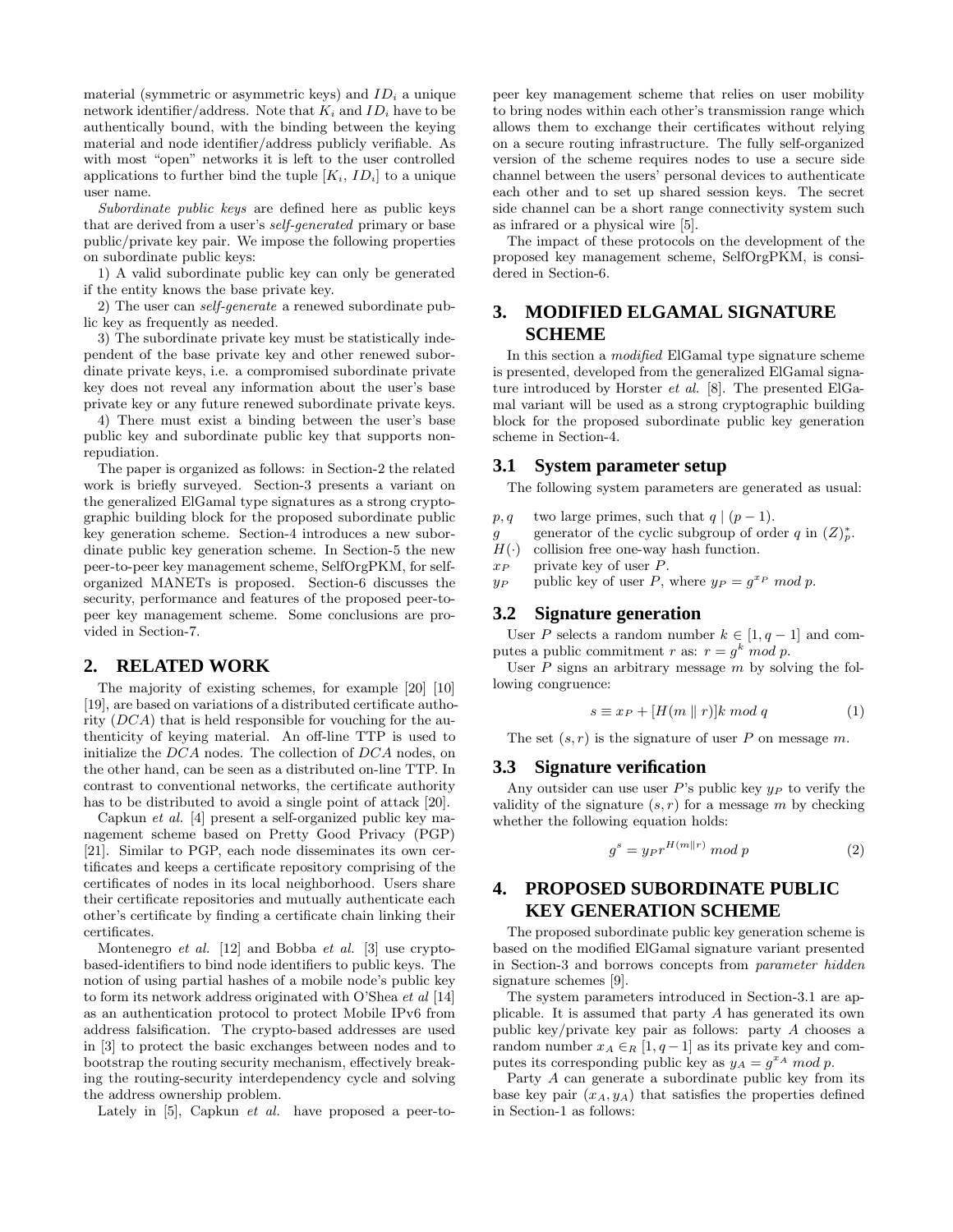- Party A chooses a random number  $k_A \in_R [1, q-1]$  and computes  $r_A = g^{k_A} \mod p$ .
- Party  $A$  computes its new subordinate private key as:

$$
x'_A = x_A + H(KI_A)k_A \mod q,\tag{3}
$$

where the subordinate key information is defined as  $KI_A = [ID_A \parallel y_A \parallel r_A \parallel SerNo \parallel IssueDate \parallel$  $ValPeriod \parallel ExtInfo$ . Note that the contents of  $KI_A$ can be altered based on the network policy, where  $ID_A$ is the identity of party  $A$ ,  $SerNo$  a unique sequence number,  $Is sueDate$  the date of issuing the certificate,  $ValPeriod$  the validity period and  $ExtInfo$  some additional extension information.

• Finally party A computes its corresponding subordinate public key as:

$$
y'_{A} = g^{x'_{A}} = y_{A}(r_{A})^{H(KI_{A})} \mod p \tag{4}
$$

Party A can renew its subordinate key pair with a selforganized subordinate key renewal procedure: party A simply chooses a new random number  $k'_A \in_R [1, q-1]$  and computes its renewed subordinate private key as:

$$
x_A'' = x_A + H(KI'_A)k'_A \text{ mod } q,\tag{5}
$$

where  $KI'_A = [ID_A \parallel y_A \parallel r'_A \parallel SerNo + 1 \parallel Is sueDate' \parallel$  $ValPeriod' \parallel ExtInfo'$ ].

# **5. PROPOSED SELF-ORGANIZED PEER-TO-PEER KEY MANAGEMENT SCHEME**

The proposed peer-to-peer key management scheme for MANETs, called SelfOrgPKM, uses subordinate public keys (presented in Section-4) and crypto-based identifiers [14] [12] as strong cryptographic building blocks to set up security associations between nodes. The bootstrapping of the security service introduces minimal communication and computational overhead and does not require any form of off-line or on-line TTP. This property is consistent with the characteristics of self-organized, impromptu MANETs.

#### **5.1 System Model**

In the proposed scheme we consider a network of wireless nodes with low to high mobility speeds  $(1m/s - 20m/s)$ . The medium access control (MAC) and routing mechanisms are assumed to be generic. The network is open for any user to join or leave at random without restricted access. The specific application of the scheme will therefore not be for military type mobile ad hoc networks, which have a high security demand, but rather for commercial or other less access constrained environments.

We assume that there is no pre-existing infrastructure and no form of on-line or off-line trusted authority. Before users join the network they have to determine what universal set of system parameters are used in the network. We assume that the users have system parameter sets pre-imaged on their nodes and that users publicly establish which set to use. Secure system parameter exchanges, without prior knowledge or any user interaction, is an interesting direction for future research. Each node generates a discrete logarithm public/private key pair. By hashing the base public key with a one-way collision resistant hash function, nodes obtain a

unique network identifier/address. Our proposal inherits this idea from the original proposal of O'Shea et al [14]. The base or originally generated key pair is never used for any real communication to protect it from attacks on the cryptographic algorithms used to secure communication. The users rather derive a second or subordinate public/private key pair from their base key pair as specified in Section-4. Each user then generates a self-certificate to bind other useful information to their keying material such as a unique sequence number, expiry date etc.

Any user with a valid self-generated certificate can join the network. As in the initialization phase, each node is its own authority domain during network operation and therefore responsible for the renewal and dissemination of its own self-certificates. Nodes within each other's transmission range exchange certificates during route establishment on the network layer and users exchange their certificates on the application layer on a need to know basis, thus only when they want to communicate securely.

#### **5.2 Adversary Model**

We consider a straightforward general adversary model. An adversary is a malicious node that uses every means available to break the proposed key management scheme. Any active adversary can eavesdrop on all the communication between nodes, modify the content of messages and inject them back into the wireless channel. When a node is compromised all its public and private information is exposed to the adversary.

The operation of SelfOrgPKM is divided into a node initialization phase which is executed by each node before the node joins the network and post-initialization which executes during network operation.

#### **5.3 Initialization Phase of SelfOrgPKM**

Each node  $P_i$ , for  $(1 \leq i \leq n)$ , creates a base public/private key pair  $(x_i, y_i)$  by choosing a random number  $x_i \in_R [1, q-1]$  as its base private key and computes its corresponding public key as  $y_i = g^{x_i} \mod p$ . It is assumed that each node has an authentic image of the system parameters, as specified in Section-3.1.

Each node generates a unique identifier  $(ID_i)$  that is bound to its base public key  $y_i$  as follows:

$$
ID_i = H(y_i) \tag{6}
$$

SelfOrgPKM requires  $ID_i$  to be used as the node's network address or as a fixed part of the address. Note that this requirement places no constraint on the structure of the network addresses: the entire hash output,  $ID_i$ , can be used in MANETs with flat, static addresses or only a part of the output can be used in MANETs with dynamic addressing. We note that SelfOrgPKM can easily be extended to incorporate strong network access control at the cost of losing the self-organized feature: an off-line trusted authority can bind  $ID_i$ ,  $y_i$  and a unique username by generating a certificate for  $P_i$  signed by the authority.

Each node  $P_i$  uses its base public/private key pair  $(x_i, y_i)$ to generate a subordinate public/private key pair  $(x'_i, y'_i)$  as specified in Section-4.

Note that  $P_i$ 's base key pair  $(x_i, y_i)$  is never used for real communication. Rather, each  $P_i$  uses its subordinate key pair  $(x'_i, y'_i)$  for securing actual communication.

To obtain an explicitly authentic key pair each node uses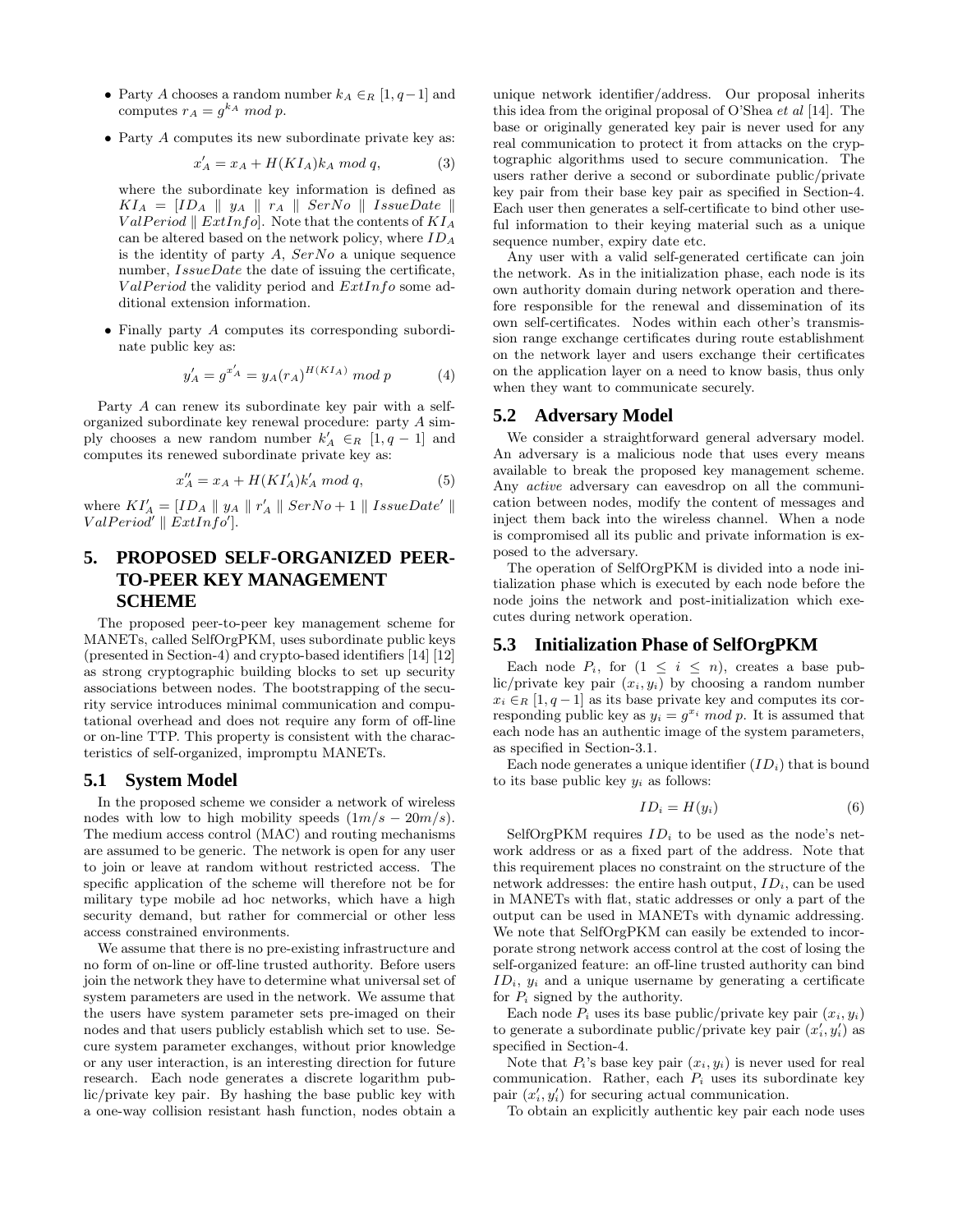its newly obtained subordinate private key  $x'_A$  to sign the key information content,  $KI_i$  (concatenated with its subordinate public key  $y'_i$  and public commitment  $\beta'_i$  via the modified ElGamal signature scheme presented in Section-3. Node  $P_i$ 's self-certificate can then be defined as:  $SelfCert'_i = [KI_i \parallel$  $y'_{i} \parallel \alpha'_{i} \parallel \beta'_{i}$ , where  $(\alpha'_{i}, \beta'_{i})$  is the appended signature on  $KI_i \parallel y'_i \parallel \beta'_i.$ 

#### **5.4 Post-Initialization Phase of SelfOrgPKM**

The post-initialization phase commences after network formation. Each node must perform the initialization phase, as presented in Section-5.3, before joining the network.

#### *5.4.1 Certificate exchange and authentication*

Certificate exchange takes place between nodes on a peerto-peer, need to know basis. Nodes set up a bidirectional security association by exchanging their renewed selfcertificates, SelfCert'. SelfOrgPKM requires all nodes to exchange self-certificates with their one-hop neighbors on the network layer. As shown in Figure-1, nodes within each other's transmission range exchange their certificates during route establishment. We will limit our scope to on-demand routing without binding our scheme to a specific routing protocol. The source node starts as usual with a broadcast route request. Two unicast messages are needed for subsequent certificate exchange (if the source and neighboring node have not done so already): one message from the neighboring node and one message from the source node. This process continues until the route request reaches the destination node, hence the route requests serve as triggers for certificate exchanges between neighboring nodes in the route discovery phase.

It is trivial to see that the one-hop network layer certificate exchange mechanism makes the security scheme independent of the routing-security interdependence cycle as defined in [3].

The example, illustrated in Figure-1, also explains certificate exchanges at the application layer: assume  $Node_A$ wants to communicate securely with  $Node_B$ . In the first round  $Node_A$  sends to  $Node_B$  a  $CertRequest$  requesting  $SelfCert'_{B}$  from  $Node_{B}$  over the established route. Note that  $CertRequest$  contains the certificate  $SelfCert'_A$ . If  $Node_B$  grants the request it replies in the second round with  $SelfCert'_{B}$ . Note that this two round procedure requires no synchrony between  $Node_A$  and  $Node_B$ . The self-certificates and subordinate public keys of  $Node_A$  and  $Node_B$  are authenticated as follows:

1) Each node implicitly authenticates the base public key of its peer node by checking if Equation-6 holds.

2) Next, the peer nodes implicitly authenticate the subordinate public key of their peers by checking if Equation-4 holds.

3) Finally each node validates the self-certificate of its peer node,  $SelfCert'_i$ , by verifying the signature  $(\alpha'_i, \beta'_i)$  on  $[KI_i \parallel y'_i]$ . This explicitly authenticates both the base public key  $y_i$  of  $Node_i$  and the subordinate public key  $y'_i$ . If the node identifier  $ID_i$  matched the hash output the node is also assured that the identifier/address has not been spoofed by  $Node_i$ .

If all three of the above verification steps hold then the subordinate public key  $y_i'$  is explicitly authentic and securely bound to the base public key  $y_i$  which in turn is securely bound to the nodes statistically unique identifier/address.



Figure 1: SelfOrgPKM certificate exchange

If the certificate transfer fails due to error-prone connectivity or unsuccessful authentication,  $Node_A$  will retry by resending CertRequest.

For efficiency reasons nodes can use symmetric key schemes to secure all subsequent messages. This can easily be achieved by using the available authenticated public keys to establish a session key between peers.

#### *5.4.2 Certificate revocation*

SelfOrgPKM makes use of a self-revocation system based on a self-organized subordinate key renewal procedure. As mentioned in Section-5.3, nodes do not use their base key pair for any real communication, but must derive a subordinate key pair  $(x'_i, y'_i)$  from the base key pair which is then used for actual communication. This significantly reduces the chance of a successful attack on a node's base key pair. The self-organized key renewal process given in Section-4 can be used by the node to obtain a renewed key pair  $(x''_i, y''_i)$  at any point in time during the post initialization operation of the network. The node will thus derive a new private key  $x_i'' = x_i + H(KI_i')k_i' \mod q$  and generate a new self-certificate  $SelfCert''_i = [KI'_i \parallel y''_i \parallel \alpha''_i \parallel \beta''_i]$ . The renewed certificate  $SelfCert''_i$  can be sent to the node's frequent contacts or offered to other nodes on communication initialization. Since nodes are responsible for their own keying material they can renew their subordinate key pair as frequently as desired. Nodes will however most likely renew their key pair in two instances: when they suspect that their subordinate private key as been compromised or when their set validity periods  $ValPeriod'$  have expired.

# **6. DISCUSSION ON THE SECURITY AND FEATURES OF SELFORGPKM**

The proposed peer-to-peer key management scheme for MANETs, presented in Section-5, makes use of subordinate public keys and crypto-based identifiers as building blocks to effectively eliminate the need for any form of off-line or online TTP. The availability of an off-line TTP is fundamentally against the characteristics of self-organized MANETs [4] [5]. This makes schemes such as [20] [10] [19] unsuitable for self-organized MANETs. The weaknesses of these existing schemes extend into network formation. They use a distributed certificate authority (DCA) as an on-line TTP which can be attacked. Our proposed scheme avoids these weaknesses by using a fully distributed system where each node becomes its own authority domain.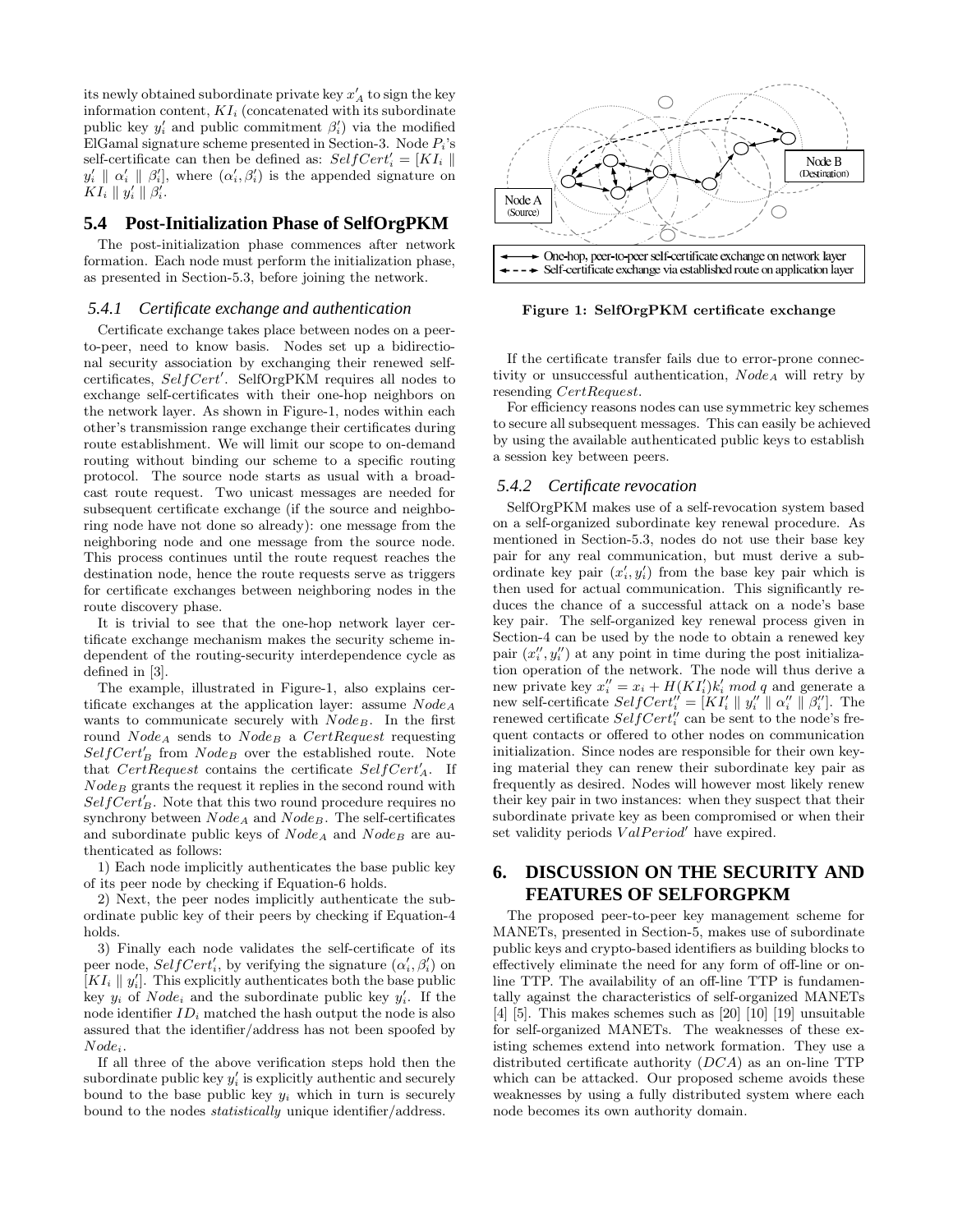The existing schemes that take the characteristics of selforganized MANETs into consideration have the following main weaknesses:

1) The PGP approach presented in [4] only provides weak certificate authentication and may fail to provide certificate chains between all node pairs in the network.

2) The major weakness of the crypto-based identifier approach [14] [12] [3] is that users cannot revocate their public keys without changing their network addresses and/or identifiers [5]. In [3], the routing protocol control packets are extended by appending a users public key to route requests. With the high number of route requests sent by the ondemand routing protocols this leads to significant additional overhead.

3) The peer-to-peer key management scheme in [5] has a significant time delay in the setting up of the security associations. The self-organized scheme relies on node mobility to ensure that sufficient nodes come into physical contact. Asking of users to actively set up security associations with every node they meet may be a strong requirement.

In general all three of these approaches have strong points which are adequately highlighted by the authors. Some of these concepts have been incorporated in our proposal and clearly referenced when used.

The proposed scheme does not suffer from any of the above weaknesses: our proposal inherits the main benefits of crypto-based identifiers [14] [12] [3] as a means of solving the address ownership problem. Subordinate public keys introduced in Section-4 are used for real communication, leaving an adversary with a brute-force attack as the only option to compromise a node's base public/private key pair and/or identifier. The subordinate key pairs can also easily be renewed without having to modify the base public key pair which keeps the nodes' identifiers constant. With our approach users do not experience any noticeable time delay in the set up of security associations and distribution of their own certificates. We exploit the routing control packets to trigger localized certificate exchanges without extending the routing packets. Certificates can be explicitly authenticated with low computational overhead.

The characteristics of "open" networks inherently makes them vulnerable to Sybil attacks, as defined in [6]. The effect of nodes with multiple identities in MANETs is an interesting future research topic. More importantly, in "open" networks, nodes should not be able to impersonate other network nodes, hence the key management protocol must ensure that a node's identity/address cannot be falsified and that the binding between the node's identity and keying material cannot be forged. The user certificate must therefore be explicitly authenticated. This will be our focus in the remainder of the security discussion.

#### **6.1 On the security of SelfOrgPKM**

Considering the proposed scheme's system model and adversary model, given in Section-5.1 and Section-5.2 respectively, it becomes clear that an adversary will attack the scheme mainly in the following ways:

1) SelfOrgPKM uses a one-way collision resistant hash function to uniquely bind the nodes' public keys and network identifiers. From Equation-6, an adversary can attempt to spoof the identity/address of user  $P_i$ , by generating a forged public key  $y_i'$  that hashes to the same  $ID_i$ . This is analogous

to finding a collision on a strong hash function such that  $ID_i = H(y_i) = H(y'_i).$ 

2) The proposed key management scheme uses the subordinate public key generation scheme given in Section-4 with a twofold objective. Firstly, the scheme allows users to derive a secondary public/private key pair used for real communication thereby forcing the adversary to directly derive the private key from the public key, i.e. find  $log_a y_i$ . Secondly, it provides the nodes with an efficient computational and communication method of frequently renewing their keying material. Thus, from Equation-12, an adversary can attempt to obtain a forged subordinate public key  $y_i''$  that satisfies  $y_i'' = g^{x_i''} = y_i (r_i')^{H(KI_i')} \mod p$ .

3) Users generate self-certificates to bind their key pairs to their keying information  $KI_i$  as defined in Section-4. An adversary may attempt to forge a self-certificate by binding a forged subordinate public key  $y_i''$  to the users valid keying information  $KI_i$ .

4) The only messages an adversary can intercept and alter are the certificates exchanged between nodes. While Self-OrgPKM prevents adversaries from forging certificates, mitigating all attacks on the network and lower layers that may thwart reliable communication, is not within our scope. Self-OrgPKM does however provide the network layer with cryptographic keying material without relying on a route establishment mechanism, thereby breaking the routing-security interdependency cycle [3].

The goal of the discussion on the security of SelfOrgPKM is to show that the proposed scheme is secure within our informal adversary model, i.e. it avoids the main angles of attack pointed out in 1) to 4) above. The security of the self-certificate generation and subordinate public key generation procedures are largely based on the security of the ElGamal type signature scheme presented in Section-3. We thus divide the security discussion into three parts:

- Firstly we show that the modified generalized ElGamal type signature variant, presented in Section-3, is secure within the combined security model, the Random Oracle and Generic Model (ROM+GM), proposed by Schnorr *et al.* [16] [17]. Although this model is mainly of theoretical interest, the proof provides some form of guarantee that the signature scheme cannot be broken based on widely accepted cryptographic assumptions. The two main assumptions in ROM+GM are the existence of an ideal hash function and ideal group G of prime order q. There exist hash functions and groups that have shown to be practical (but limited) instances of such ideal oracles.
- Secondly it is shown that verifying a user's self-certificate via verification of the ElGamal type signature on the self-certificate content  $KI \parallel y'$  and validating the subordinate public key with Equation-4, yields the user's subordinate and base public key explicitly authentic.
- Lastly we investigate the probability of an adversary finding a collision on a strong hash function and thus spoofing network addresses or identifiers.

#### *6.1.1 Security proof for the presented ElGamal signature scheme*

In the following proof we refer to the combined security model, the Random Oracle and Generic Model (ROM+GM),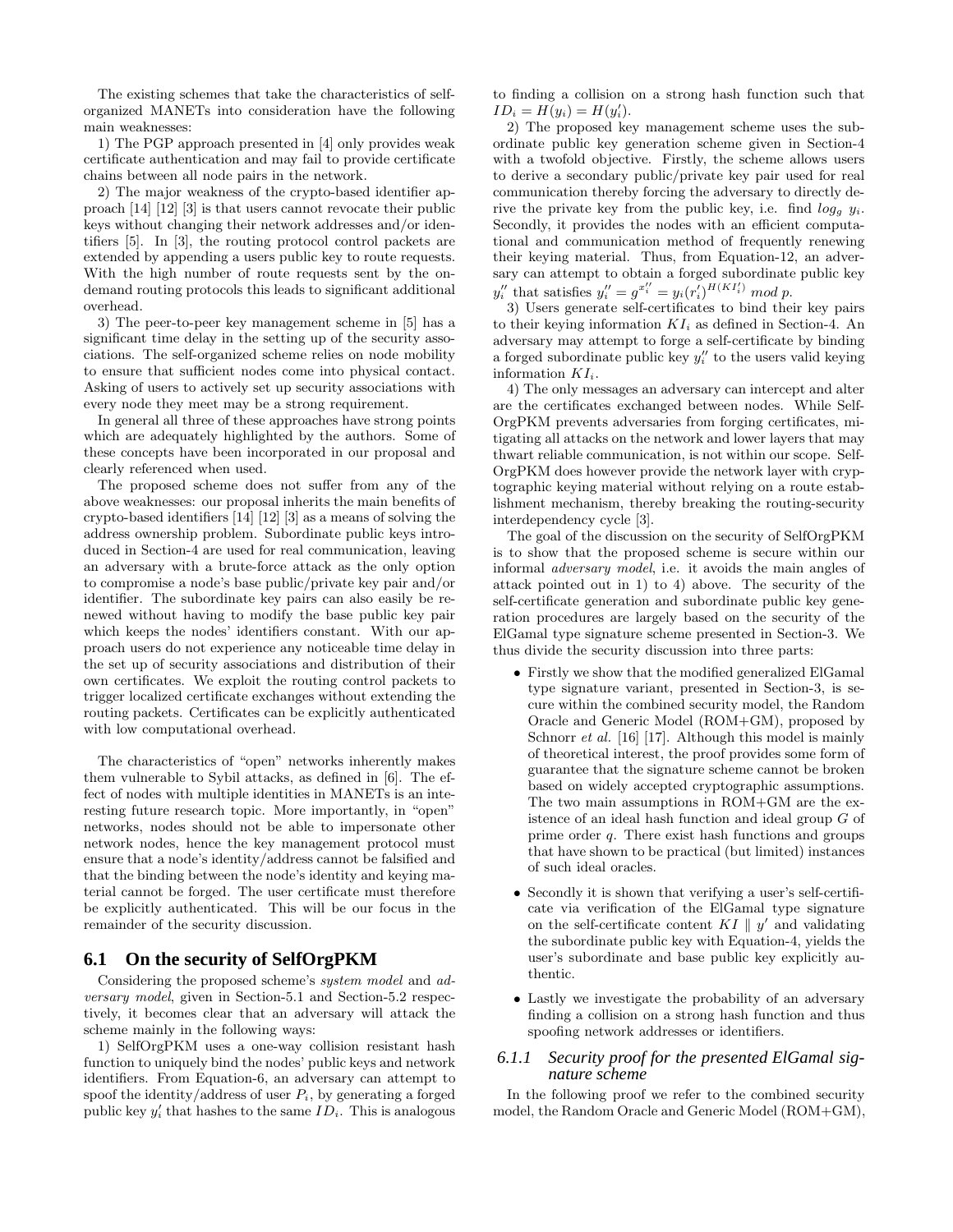proposed by Schnorr et al. [16] [17]. Note that the formal adversary model as defined by Schnorr et al. is applicable.

In the first part of the security proof for the proposed peerto-peer key management scheme, SelfOrgPKM, it will be shown that the modified generalized ElGamal type signature variant presented in Section-3, is secure against the onemore signature forgery attack [16] in the ROM+GM security model.

THEOREM 1. Let a generic adversary  $A$  interact with a signer and be given g, the public key y and an oracle for H. A performs t generic steps which include l sequential signer interactions. With a probability space consisting of y, H and coin flips of the signer, it is not possible for A to produce  $l+1$  signatures with a probability better than  $\frac{\binom{t}{2}}{q}$ .

In the following proof Lemma 1 and Lemma 2 are those defined and proved in [16].

PROOF. [following Schnorr *et al.* [16]]

As given by Lemma A defined below, the group element  $\frac{s_i'}{c_i'}g^{-\frac{x}{c_i'}}=g^{\langle\alpha_{\bf i'},(1,x,{\bf k})\rangle}$ 

$$
f_{i'} = g^{\overline{c'_i}} g^{-\overline{c'_i}} = g^{\langle \alpha_{i'}, (1,x,\mathbf{k}) \rangle} \text{ for an arbitrary } i \leq t'. \text{ A re-}
$$

ceives hash query  $c_i' = H(m \parallel g^{\frac{s_i'}{c_i'}}g^{-\frac{x}{c_i'}})$  and needs to find  $s_i'$ which satisfies Equation-9. The adversary  $A$  is thus required to solve a linear polynomial  $x + c'_i \langle \alpha_{i'}, (1, x, \mathbf{k}) \rangle$  at  $(x, \mathbf{k})$ . By Lemma 2 presented by  $[16]$ , x is statistically independent from  $(\alpha_{i'}, (1, x, \mathbf{k}))$ , excluding prior collisions  $f_j = f_k$ . By Lemma 1 presented in [16], it is known that such collisions will only occur with an upper bound probability of  $\frac{\binom{t'}{2}}{q}$ . On the other hand, by *Lemma A*, adversary *A* must

choose  $c_1, \ldots, c_l$  for each signature  $(m'_i, c'_i, s'_i)$  that satisfies Equation-7 such that  $x$  cancels out. In the case of a sequential attack, without any collisions among the computed group elements  $f_1, \ldots, f_{t'}$ , the system of  $l + 1$  equations for  $c_1, \ldots, c_l$  is solvable with an upper bound probability of  $\frac{\binom{t''}{2}}{q}$ , where  $t''$  denotes the number of queries to H [16]. It follows from  $\frac{\binom{t'}{2}}{q} + \frac{\binom{t''}{2}}{q} \leq \frac{\binom{t}{2}}{q}$ , that  $\frac{\binom{t}{2}}{q}$  is the highest probability for  $A$  to succeed in a sequential, one-more signature attack on the signature scheme presented in Section-3.  $\Box$ 

LEMMA A. Let the triplet  $(m'_i, c'_i, s'_i)$  be a signature with a probability better than  $\frac{1}{q}$ . The c'<sub>i</sub>-coordinate then coincides with the value  $H(m \parallel f)$  corresponding to the hash query  $(m \parallel f)$ . From Equation-2,  $g^k = g^{\frac{s}{c}}g^{-\frac{x}{c}}$ . The hash query  $(m \parallel f) \in G \times M$ , satisfies  $c_i' = H(m \parallel f) = H(m \parallel$ g  $\frac{s_i^\prime}{c_i^\prime}g^{-\frac{x}{c_i^\prime}}),$  where the group element  $f=f_i^\prime$  for some arbitrary  $1 \leq i' \leq t'$ . The parameters  $(m'_i, c'_i, s'_i)$  also satisfy:

$$
c'_{i} = \frac{1}{-\alpha_{i',1} + \sum_{k=1}^{l} [\alpha_{i',k} c_{k}^{-1}]} \tag{7}
$$

$$
s'_{i} = c'_{i} \left[ \alpha_{i',0} + \sum_{k=1}^{l} \alpha_{i',k} \frac{s_{k}}{c_{k}} \right]
$$
 (8)

In the following proof, Lemma 2 is as defined and proved in [16].

PROOF. [following Schnorr et al. [16]]

Since  $1 \leq i' \leq t'$  denotes the index of f among the computed group elements  $f_1, \ldots, f_t$ , the group element can be written as  $f_{i'} = g$  $\frac{s'_{i}}{c'_{i}} g^{-\frac{x}{c'_{i}}} = g^{\langle \alpha_{i'},(1,x,\mathbf{k}) \rangle}$ . It follows from the previous equation and  $k_k = \frac{s_k}{c_k} - \frac{x}{c_k}$ , that:

$$
s_i' = x + c_i' \log_g \left[ g^{\frac{s_i'}{c_i'}} g^{-\frac{x}{c_i'}} \right] = x + c_i' \langle \alpha_{\mathbf{i}'}, (1, x, \mathbf{k}) \rangle \qquad (9)
$$

$$
s'_{i} = c'_{i} \left[ \alpha_{i',0} + \sum_{k=1}^{l} \alpha_{i',k} \frac{s_{k}}{c_{k}} \right] +
$$
  

$$
x \left[ 1 + c'_{i} \left[ \alpha_{i',1} - \sum_{k=1}^{l} \alpha_{i',k} \frac{1}{c_{k}} \right] \right]
$$
 (10)

In order for the generic adversary  $A$  to calculate the correct  $s_i'$ , A must find  $c_i'$  such that x cancels out. A must therefore select  $c_1, \ldots, c_l$  that satisfies Equation-7.

If x cancels out,  $s_i'$  can be computed by A as specified by Equation-8.

In the case that  $x$  does not cancel out in the equality given by Equation-10, the equality will only hold with probability  $\frac{1}{q}$  since x is statistically independent from non-group data by Lemma 2 presented in [16].  $\Box$ 

#### *6.1.2 On the security of the proposed subordinate public key generation scheme*

We return now to a more informal approach. From any entity's perspective Equation-4 can only provide implicit authentication of subordinate public key  $y_i'$ , i.e. the verification procedure gives no assurance that  $P_i$  knows the corresponding private key  $x_i'$ . The authenticity of the subordinate public key only becomes explicit when  $P_i$  uses it for a cryptographic procedure which inherently provides a proof of knowledge of  $x_i'$ .

An adversary A that wants to produce a forged subordinate public key must compute a public key  $y'_{\mathcal{A}}$  that satisfies:

$$
y'_{\mathcal{A}} = y_i \cdot (r_{\mathcal{A}})^{H(KI_{\mathcal{A}})} \bmod p \tag{11}
$$

A does not know  $\log_g y'_{\mathcal{A}}$  and will consequently fail to produce a valid signature that satisfies Equation-2. This serves as motivation for introducing self-certificate generation in Section-5.3, which allows the subordinate public keys to be explicitly authenticated. It will thus be appropriate to assess the security of the proposed subordinate public key generation protocol in conjunction with the signature  $(\alpha'_i, \beta'_i)$  on  $m_i = [KI_i \mid y'_i]$  as described in Section-5.3. It is noted that  $(\alpha'_i, \beta'_i)$  is produced via the proposed signature scheme presented in Section-3. The verification equation on  $(\alpha'_i, \beta'_i)$  is given as:

$$
g^{\alpha'_i} = y'_i \cdot (\beta'_i)^{H(m_i \parallel \beta'_i)} \mod p \tag{12}
$$

Substituting Equation-4 into Equation-12 yields:

$$
g^{\alpha'_i} = y_i \cdot (r_i)^{H(KI_i)} \cdot (\beta'_i)^{H(m_i||\beta'_i)} \mod p, \tag{13}
$$

which has the following signature equation:

$$
\alpha'_i = x_i + H(KI_i)(k_i)
$$
  
+
$$
H(m_i \parallel \beta'_i)(\log_g \beta'_i) \mod q
$$
 (14)

An entity which explicitly authenticates  $y'_A$  via Equation-4 and Equation-12, indirectly verifies Equation-14 in two steps. From Equation-13 and Equation-14 it is concluded that an adversary  $A$  can only generate a forged subordinate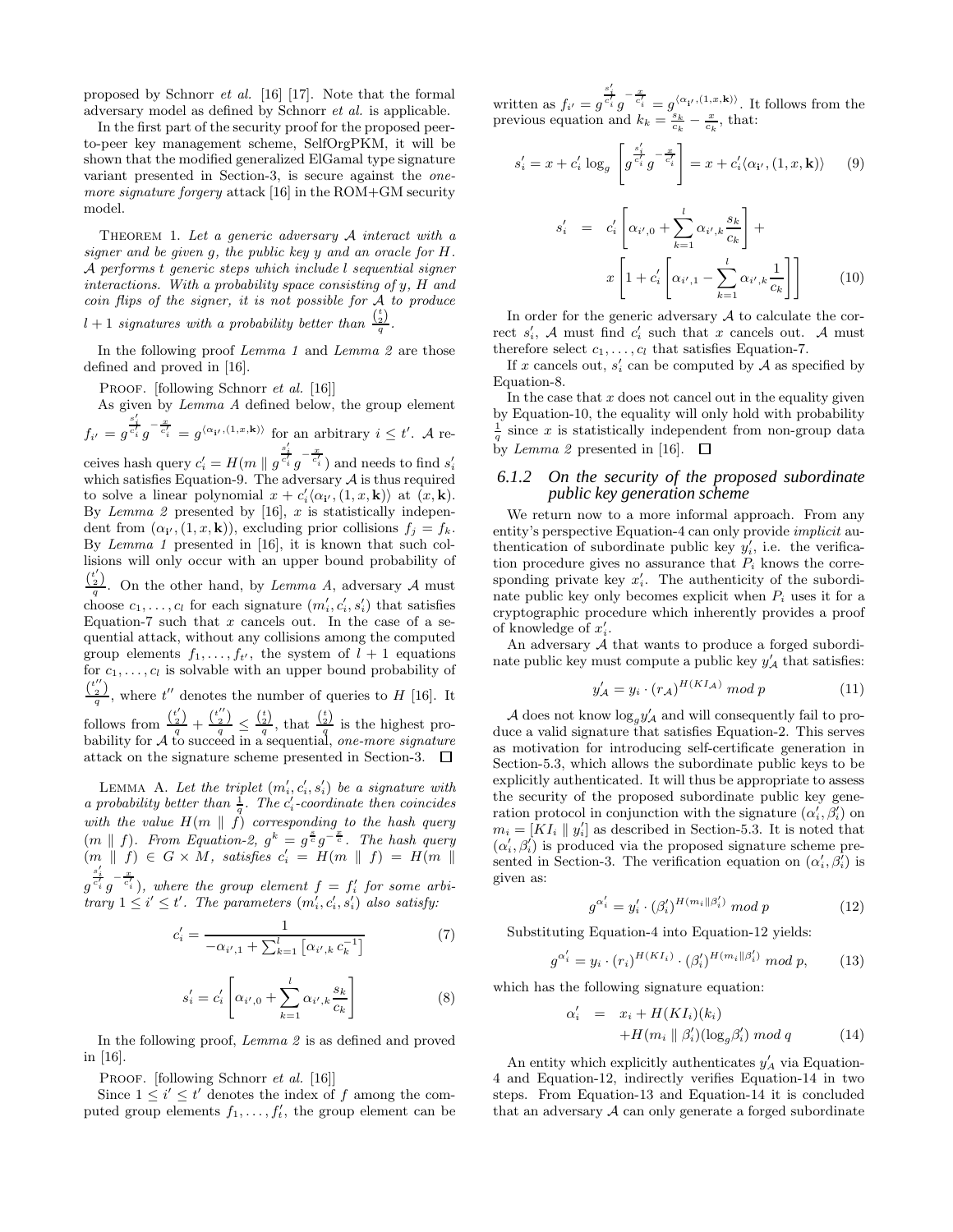public key with an upper bound probability of  $\frac{\binom{t}{2}}{q}$  in the  $ROM + GM$  security model (by *Theorem 1*). Furthermore it shows that the verifier of Equation-4 and Equation-12 can be assured that the party with  $ID_i$ , generated via Equation-6, knows the base private key  $x_i$  corresponding to  $y_i$ .

Another point of concern is that a compromise of the subordinate private keys may reveal information about the base or primary private key. From Equation-1 and Equation-3 it can be seen that the base private key  $x_i$  is blinded from the subordinate private key  $x_i'$  by the addition of a random number  $k_i$ . This is the same mechanism that is used by all ElGamal type signatures to protect private keys from being derived from valid signatures. An adversary A that compromises a subordinate key pair  $(x'_i, y'_i)$  therefore has the same probability of gaining knowledge of the base private key  $x_i$ as someone with a valid signature  $(s_i, r_i)$ , generated via the signature scheme presented in Section-3.

#### *6.1.3 On the security of hash based identifiers*

The security of crypto-based identifiers has been extensively reviewed in [12] [11] [14] [3]. To avoid repetition we will only briefly consider the security of hash functions. As noted from the specification of the proposed key management scheme we do not bind SelfOrgPKM to any specific hash function. Such a secure hash function can be carefully chosen on deployment of the protocol. For example, currently SHA-1 [13] with a 160 bit output will provide adequate security since 2 <sup>80</sup> hash operations are needed to find a collision on SHA-1 using a brute-force attack. The most recent known attack on SHA-1, presented in [18], shows that a collision on SHA-1 can be found with a complexity of less than 2 <sup>69</sup> hash operations. We note however that an attacker also has the additional computational overhead of one full exponentiation in order to find a valid public key before computing the hash function. Clearly the additional time complexity of the exponentiation makes the spoofing of network addresses impractical.

#### **6.2 On the efficiency of SelfOrgPKM**

SelfOrgPKM is fully distributed, preserving the symmetric relationship between nodes as required in MANETs. The proposed peer-to-peer key management scheme thus places the same communication and computational burden on each node which in our view is the first step towards mitigating selfishness attacks and extending the nodes' battery life. In the next two subsections the performance of SelfOrg-PKM will be investigated in an ideal network setting, hence assuming guaranteed connectivity. In Section-6.3, we evaluate the performance of SelfOrgPKM in a simulation study where factors such as connectivity and route failures (due to the error-prone wireless channel, node mobility etc.) have an impact on the system operation.

#### *6.2.1 Efficiency of SelfOrgPKM initialization phase*

The initialization phase is performed by each node before joining the network and therefore has no impact on network performance. This process should however still be as efficient as possible. Each node  $P_i$  performs 4 exponentiations  $(exp)$ , 3 random number generations  $(R_{gen})$  and 3 hash computations  $(H(\cdot))$  (The 2 multiplications and 2 summations have insignificant impact on the time complexity in comparison with the exponentiations). The initialization phase has no communication cost.

#### *6.2.2 Efficiency of SelfOrgPKM post-initialization phase*

The on-line post-initialization phase of SelfOrgPKM results in little overhead for each node. A node renewing its self-certificate has to perform only 2 signature generations and 1 exponentiation to compute its renewed subordinate public key with a total cost of 3  $exp$ , 2  $R_{gen}$  and 2  $H(.)$ . Any node can verify another nodes' self-certificate with a computational cost of 3  $exp$  and 1  $H(\cdot)$  and only 3  $exp$  for all subsequent verifications since the base public key has to be authenticated only once.

Self-certificate exchanges on a peer-to-peer basis (on the application and network layers) are the only communication overhead imposed on the network by the proposed scheme. A certificate exchange procedure on the application and network layer only takes 2 asynchronous rounds with 1 unicast message from each node.

#### **6.3 Performance Evaluation of SelfOrgPKM**

The effectiveness of the proposed public key management scheme was investigated through simulations in the ns-2 simulator (release 2.28) [2], using the OpenSSL cryptographic library (version 0.9.7e) [1] to implement the basic modular arithmetic. The implementation supported the mathematical correctness of the cryptographic design and confirmed the low implementation complexity of the proposed scheme.

#### *6.3.1 Simulation model*

In our simulation we used the ns-2 implementation of the IEEE 802.11b physical layer and medium access control protocols. The radio model was modified to have a nominal bit-rate of 11Mb/sec while supporting a 250m transmission range.

The main objective of our preliminary simulation study was to isolate the effect of network layer certificate exchanges on the network performance under different traffic and mobility scenarios. We used the ns-2 constant bit-rate (CBR) traffic generator to simulate the connection patterns and random way point model to simulate node mobility. For all simulations the CBR packet size was set to 512 bytes, with a total of 50 networking nodes. The size of certificates was set to 460 bytes. Maximum node mobility was set to 5m/sec and 20m/sec, while the loading of the network was varied between 1 CBR packet/sec and 8 CBR packets/sec. With a total of 50 connections, each node was set to have one CBR traffic source with a single unique destination. In the first 90 sec of the total 1000 sec of simulation time all traffic sources are randomly started in order to force as many nodes as possible to participate in the network layer certificate exchange procedure. The network area for all simulations was set to 1000m x 1000m.

Section-5.4.1, explained the certificate exchange mechanism of SelfOrgPKM on the network layer. In our discussion we specified that the certificate exchange procedure of the proposed scheme is not bound to a specific routing protocol. The details of the routing level certificate exchange implementation is dependent on the route discovery mechanism of a suitable MANET routing protocol. In our simulations we chose as a network layer model the Ad Hoc On-demand Distance Vector (AODV) routing protocol [15], as included in the ns-2 distribution.

SelfOrgPKM's network layer certificate exchange procedure was easily integrated into the AODV protocol's route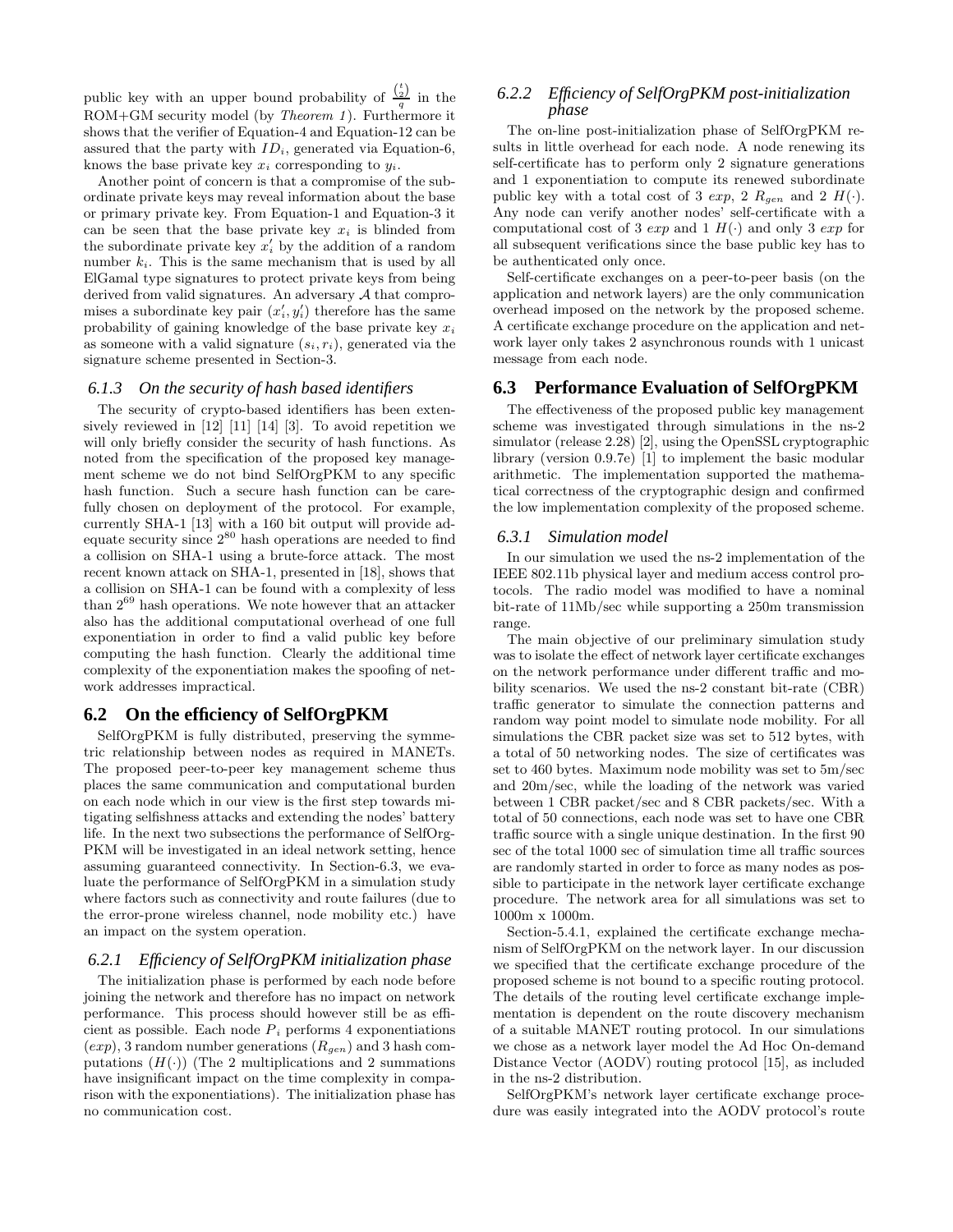discovery mechanism. AODV allows for route discovery by forwarding a route request (RREQ) from the source node to the destination node. Each intermediate node that receives the RREQ caches the broadcast ID of the RREQ and captures the reverse route in its routing table. An intermediate node with a fresh enough route will reply to the source node with a route reply message (RREP) or forward the RREQ to its neighbors. If a node receives a RREQ and has already cached the RREQ broadcast ID or was the originator of the RREQ, it will disregard the received RREQ.

AODV's RREQ receive function was modified as follows: assume intermediate  $Node_C$  broadcasts a RREQ which is received by its neighbor,  $Node_D$ . As usual  $Node_D$  checks the broadcast ID and RREQ source address for consistency.  $Node_D$  then consults its repository of received certificates to determine whether it has not already received the certificate from  $Node_C$ . If the query is positive,  $Node_D$  has the certificate of  $Node_C$  and will continue to process the RREQ as usual. If  $Node_D$  has not received the RREQ before and did not originate the RREQ and does not have the certificate of the  $Node_C$ , we define two scenarios:

- In the first scenario  $Node_D$  takes an optimistic approach: when  $Node_D$  receives a RREQ from  $Node_C$ it sends its own certificate to  $Node_C$  and process the RREQ as normal. If  $Node_C$  receives the certificate it will reply to  $Node_D$  with its own certificate.
- In the second scenario  $Node_D$  takes a more conservative approach: when  $Node_D$  receives a RREQ from  $Node_C$  and finds that it does not have  $Node_C$ 's certificate,  $Node_D$  will send its own certificate to  $Node_C$ and disregard the AODV RREQ. If  $Node_C$  receives the certificate it will reply to  $Node_D$  with its own certificate. AODV is unaware that the RREQ has been received and dropped by  $Node_D$  and will respond to the scenario as if  $Node_D$  is unavailable.

We stress again that this modification of AODV is not to make the protocol secure as a whole. Of primary interest is the impact of localized peer-to-peer certificate exchange on the network performance when integrated into a practical MANET routing protocol. The two scenarios explained above are partly applicable to previous efforts to secure AODV [7]. If the first scenario is used to distribute keying material for example to SAODV, then user  $P_i$ 's base public key  $y_i$ , subordinate public key  $y'_i$  and public signature parameter  $r_i$ , will have to be appended to RREQs in order for the next hop to verify the DSA or ElGamal type signatures on the RREQ messages [7]. This will result in additional routing overhead in addition to the single or double RREQ signature extensions. In the second scenario the overhead will be eliminated at the cost of losing possible routes due to dropping the RREQ messages.

#### *6.3.2 Simulation Results*

In Figure-2, it is shown that the localized peer-to-peer network layer certificate exchange mechanism has minimal impact on network performance. The simulation results for scenarios 1 and 2 (Section-6.3.1), correspond closely with the CBR reference simulation at low mobility (maximum 5m/sec). The initial disregard of the RREQ does not significantly affect the AODV performance. This is explained by the fact that the initial received RREQ triggers a flurry of



Figure 2: CBR packet delivery ratio % vs load in pkt/sec for 5m/sec mobility



Figure 3: CBR packet delivery ratio % vs load in pkt/sec for 20m/sec mobility

certificate exchanges which allows subsequent RREQ messages to be handled as usual. This result also demonstrates an important concept: it is possible to trigger network level certificate exchanges without extending the routing protocol's control packets.

As anticipated an increase in mobility (from maximum 5m/sec to 20m/sec) degrades the overall performance of the network. Figure-3 shows that both the simulations for scenarios 1 and 2 follow the CBR reference simulation. In fact with high mobility, the correlation between all simulations becomes even closer. This supports the findings of Capkun et al [5] that mobility can be an advantage in securing MANETs.

Figure-4 illustrates the effect of node mobility on network performance. As the performance of our proposal degrades with the reference CBR simulation we conclude that node mobility does not have a significant impact on localized network layer unicast message exchanges.

To place the results of PDR vs. load into perspective we include the average end-to-end delay for CBR packets. Figure-5 shows that the exchange of certificates on the network layer does not add significant delay to the average delivery time of CBR packets.

### **7. CONCLUSION**

The paper proposes a novel peer-to-peer key management scheme for fully self-organized mobile ad hoc networks, called Self-Organized Peer-to-Peer Key Management (SelfOrgPKM).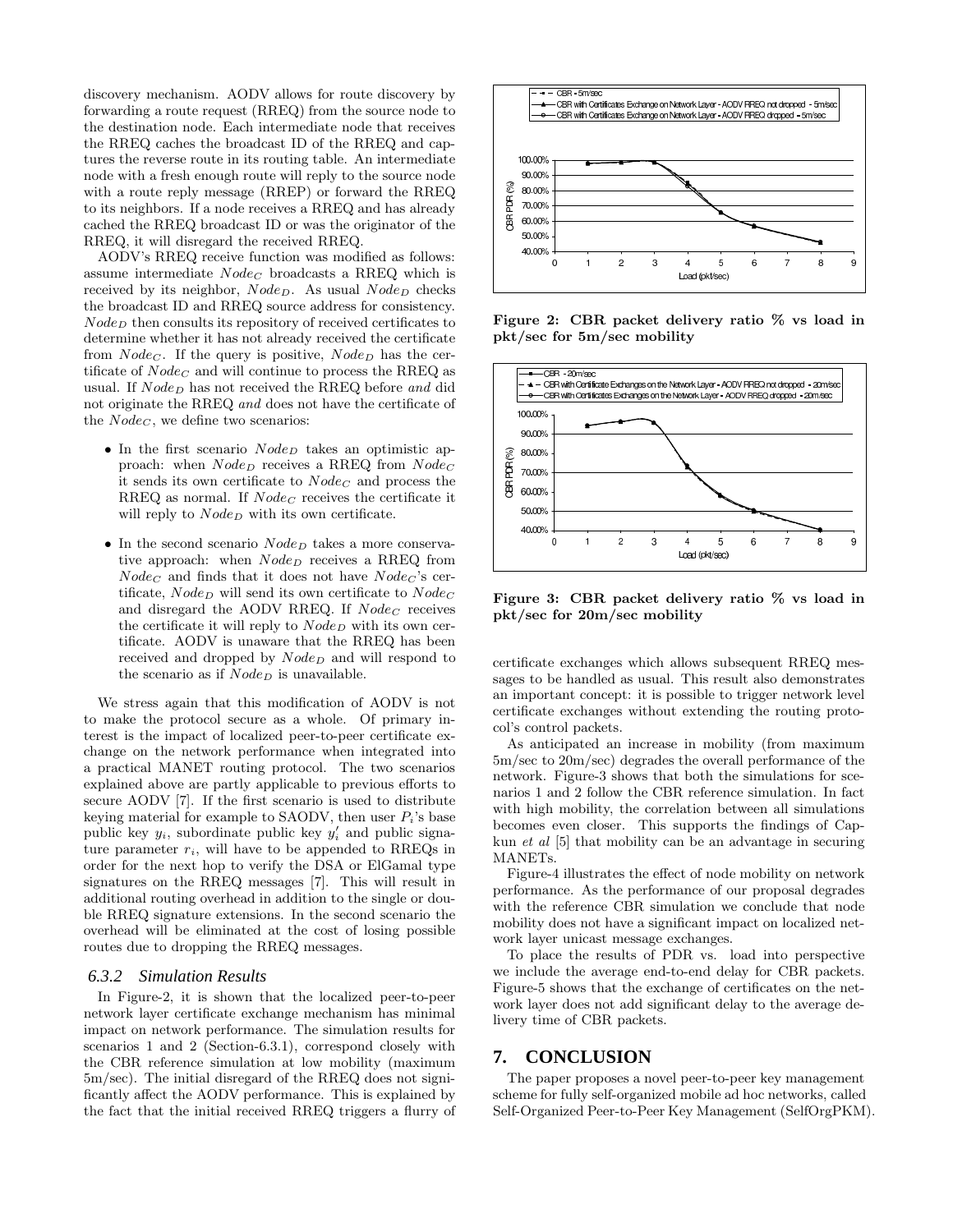

Figure 4: Effect of mobility on CBR packet delivery ratio



Figure 5: Average CBR packet end-to-end delay vs load in pkt/sec

The scheme has low implementation complexity and provides self-organized mechanisms for certificate dissemination and revocation without the need for any form of off-line or on-line authority.

The fully distributed scheme is superior in communication and computational overhead with respect to its counterparts [20] [10] [19] [4]. All nodes send and receive the same number of messages and complete the same amount of computation. SelfOrgPKM therefore preserves the symmetric relationship between the nodes. Each node is its own authority domain which provides an adversary with no convenient point of attack.

SelfOrgPKM solves the classical routing-security interdependency problem and mitigates impersonation attacks by providing a strong one-to-one binding between a user's certificate information and public key.

The paper also introduces two generic cryptographic building blocks as the basis of SelfOrgPKM: 1) A variant on the ElGamal type signature scheme developed from the generalized ElGamal signature scheme introduced by Horster et al. The modified scheme is one of the most efficient ElGamal variants, outperforming most of the other variants; and 2) A subordinate key generation scheme.

The paper introduces the novel notion of subordinate public keys, which allow the users of SelfOrgPKM to perform self-organized, self-certificate revocation without changing their network identifiers/addresses. Subordinate public keys therefore eliminate the main weakness of previous efforts to

solve the address ownership problem in Mobile IPv6 [14] [12]. Furthermore, the main weakness of previous efforts to break the routing-security interdependence cycle in MANETs [3] is also eliminated by using a subordinate public key mechanism. The presented ElGamal variant was proved to be secure in  $ROM + GM$  (*Theorem 1*) without making any unrealistic assumptions. It was shown how the strong security of the signature scheme supports the security of the proposed subordinate key generation scheme.

The only operation of SelfOrgPKM affecting the network is the pairwise exchange of certificates. The cryptographic correctness, low implementation complexity and effectiveness of SelfOrgPKM was verified though simulation using ns-2 and OpenSSL. The simulation results show that our novel, localized certificate exchange mechanism on the network layer has negligible impact on network performance. The simulation results furthermore demonstrate that network layer certificate exchanges can be triggered without extending routing protocol control packets.

## **8. ACKNOWLEDGMENTS**

This work was supported by ARMSCOR, the Armaments Corporation of South Africa. The authors would also like to thank:

- The anonymous reviewers for their constructive comments and suggestions.
- The authors of ns-2 and OpenSSL for making their open source software freely available.

# **9. REFERENCES**

- [1] OpenSSL cryptography library. Available at www.openssl.org.
- [2] The Network Simulator ns-2. Available at www.isi.edu/nsnam/ns.
- [3] R. B. Bobba, L. Eschenauer, V. D. Gligor, and W. Arbaugh. Bootstrapping Security Associations for Routing in Mobile Ad-Hoc Networks. In proc. IEEE Global Telecommunications Conference, December 2003.
- [4] S. Capkun, L. Buttyan, and J.-P. Hubaux. Self-Organized Public-Key Management for Mobile Ad Hoc Networks. IEEE Transactions on Mobile Computing, 2(1):52–64, 2003.
- [5] S. Capkun, J. Hubaux, and L. Buttyan. Mobility Helps Peer-to-Peer Security. IEEE Transactions on Mobile Computing, 2004. to appear.
- [6] J. R. Douceur. The Sybil Attack. In proc. 1st International Workshop on Peer-to-Peer Systems (IPTPS'02 ), March, 7-8 2002.
- [7] M. Guerrero. Secure Ad Hoc On-demand Distance Vector (SAODV) Routing, March, 17 2005. INTERNET-DRAFT draft-guerrero-manet-saodv-03.txt.
- [8] P. Horster, M. Michels, and H. Petersen. Generalized ElGamal signatures for one message block. In proc. 2nd Int. Workshop on IT-Security, September, 22-23 1994.
- [9] P. Horster, M. Michels, and H. Petersen. Meta-Message Recovery and Meta-Blind Signature Schemes Based on the Discrete Logarithm Problem